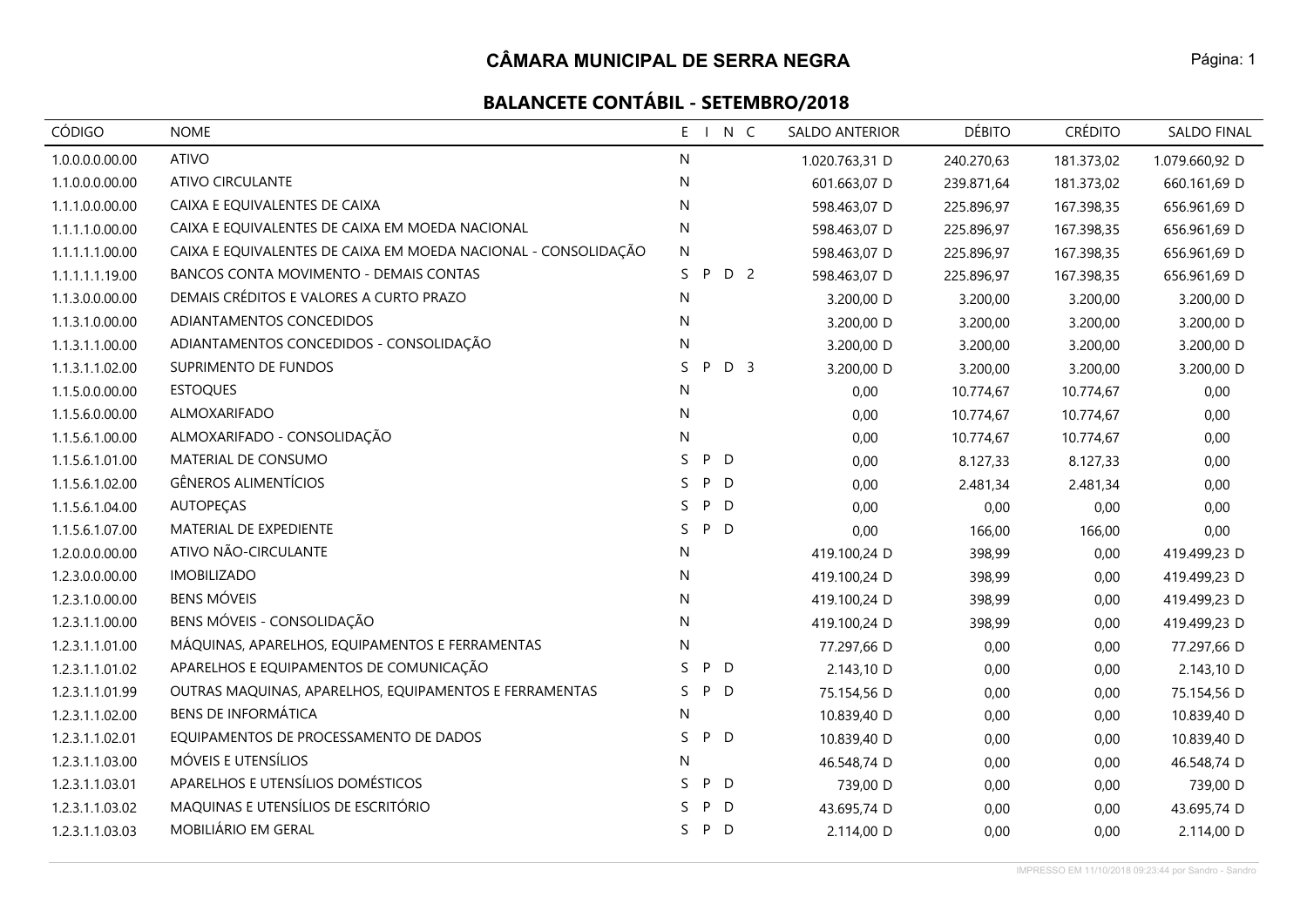# **BALANCETE CONTÁBIL - SETEMBRO/2018**

| <b>CÓDIGO</b>   | <b>NOME</b>                                                             |    |     | E I N C | <b>SALDO ANTERIOR</b> |            | <b>DÉBITO</b> | <b>CRÉDITO</b> | <b>SALDO FINAL</b> |
|-----------------|-------------------------------------------------------------------------|----|-----|---------|-----------------------|------------|---------------|----------------|--------------------|
| 1.2.3.1.1.04.00 | MATERIAIS CULTURAIS, EDUCACIONAIS E DE COMUNICAÇÃO                      | N  |     |         | 8.543,20 D            |            | 0,00          | 0,00           | 8.543,20 D         |
| 1.2.3.1.1.04.05 | EQUIPAMENTOS PARA ÁUDIO, VÍDEO E FOTO                                   | S. | P D |         | 8.543,20 D            |            | 0,00          | 0,00           | 8.543,20 D         |
| 1.2.3.1.1.05.00 | <b>VEÍCULOS</b>                                                         | N  |     |         | 110.079,00 D          |            | 0,00          | 0,00           | 110.079,00 D       |
| 1.2.3.1.1.05.01 | VEÍCULOS EM GERAL                                                       | S. | P D |         | 110.079,00 D          |            | 0,00          | 0,00           | 110.079,00 D       |
| 1.2.3.1.1.99.00 | DEMAIS BENS MÓVEIS                                                      | N  |     |         | 165.792,24 D          |            | 398,99        | 0,00           | 166.191,23 D       |
| 1.2.3.1.1.99.99 | OUTROS BENS MÓVEIS                                                      | S  | P D |         | 165.792,24 D          |            | 398,99        | 0,00           | 166.191,23 D       |
| 2.0.0.0.0.00.00 | PASSIVO E PATRIMÔNIO LÍQUIDO                                            | N  |     |         | 585.199,12 C          | 188.698,82 |               | 190.733,06     | 587.233,36 C       |
| 2.1.0.0.0.00.00 | PASSIVO CIRCULANTE                                                      | N  |     |         | 175.038,32 C          | 188.698,82 |               | 190.733,06     | 177.072,56 C       |
| 2.1.1.0.0.00.00 | OBRIGAÇÕES TRABALHISTAS, PREVIDENCIÁRIAS E ASSISTENCIAIS A PAGAR A CU N |    |     |         | 151.875,10 C          | 138.561,85 |               | 139.525,79     | 152.839,04 C       |
| 2.1.1.1.0.00.00 | PESSOAL A PAGAR                                                         | N  |     |         | 114.454,84 C          | 113.125,59 |               | 113.492,32     | 114.821,57 C       |
| 2.1.1.1.1.00.00 | PESSOAL A PAGAR - CONSOLIDAÇÃO                                          | N  |     |         | 114.454,84 C          | 113.125,59 |               | 113.492,32     | 114.821,57 C       |
| 2.1.1.1.1.01.00 | PESSOAL A PAGAR                                                         | N  |     |         | 114.454,84 C          | 113.125,59 |               | 113.492,32     | 114.821,57 C       |
| 2.1.1.1.1.01.01 | SALÁRIOS, REMUNERAÇÕES E BENEFÍCIOS (F)                                 | S. | P C |         | 81.654,84 C           | 107.845,93 |               | 104.112,66     | 77.921,57 C        |
| 2.1.1.1.1.01.12 | DECIMO TERCEIRO SALÁRIO (F)                                             | S. | P C |         | 32.800,00 C           |            | 0,00          | 4.100,00       | 36.900,00 C        |
| 2.1.1.1.1.01.13 | FÉRIAS (F)                                                              | S. | P C |         | 0,00                  |            | 5.279,66      | 5.279,66       | 0,00               |
| 2.1.1.4.0.00.00 | <b>ENCARGOS SOCIAIS A PAGAR</b>                                         | N  |     |         | 37.420,26 C           |            | 25.436,26     | 26.033,47      | 38.017,47 C        |
| 2.1.1.4.1.00.00 | ENCARGOS SOCIAIS A PAGAR - CONSOLIDAÇÃO                                 | N  |     |         | 12.332,78 C           |            | 348,78        | 4.217,70       | 16.201,70 C        |
| 2.1.1.4.1.05.00 | FGTS                                                                    | N  |     |         | 2.956,78 C            |            | 348,78        | 3.045,70       | 5.653,70 C         |
| 2.1.1.4.1.05.01 | FGTS (F)                                                                | S. | P C |         | 2.956,78 C            |            | 348,78        | 3.045,70       | 5.653,70 C         |
| 2.1.1.4.1.98.00 | <b>OUTROS ENCARGOS SOCIAIS</b>                                          | N  |     |         | 9.376,00 C            |            | 0,00          | 1.172,00       | 10.548,00 C        |
| 2.1.1.4.1.98.01 | OUTROS ENCARGOS SOCIAIS (F)                                             | S. | P C |         | 9.376,00 C            |            | 0,00          | 1.172,00       | 10.548,00 C        |
| 2.1.1.4.3.00.00 | ENCARGOS SOCIAIS A PAGAR - INTER OFSS - UNIÃO                           | N  |     |         | 2.653,00 C            |            | 2.653,00      | 0,00           | 0,00               |
| 2.1.1.4.3.05.00 | <b>FGTS</b>                                                             | N  |     |         | 2.653,00 C            |            | 2.653,00      | 0,00           | 0,00               |
| 2.1.1.4.3.05.01 | FGTS (F)                                                                | S. | P C |         | 2.653,00 C            |            | 2.653,00      | 0,00           | 0,00               |
| 2.1.1.4.4.00.00 | ENCARGOS SOCIAIS A PAGAR - INTER OFSS - ESTADO                          | N  |     |         | 22.434,48 C           |            | 22.434,48     | 21.815,77      | 21.815,77 C        |
| 2.1.1.4.4.98.00 | <b>OUTROS ENCARGOS SOCIAIS</b>                                          | N  |     |         | 22.434,48 C           |            | 22.434,48     | 21.815,77      | 21.815,77 C        |
| 2.1.1.4.4.98.01 | OUTROS ENCARGOS SOCIAIS (F)                                             | S. | P C |         | 22.434,48 C           |            | 22.434,48     | 21.815,77      | 21.815,77 C        |
| 2.1.3.0.0.00.00 | FORNECEDORES E CONTAS A PAGAR A CURTO PRAZO                             | N  |     |         | 2.148,91 C            |            | 24.107,22     | 24.388,22      | 2.429,91 C         |
| 2.1.3.1.0.00.00 | FORNECEDORES E CONTAS A PAGAR NACIONAIS A CURTO PRAZO                   | N  |     |         | 2.148,91 C            |            | 24.107,22     | 24.388,22      | 2.429,91 C         |
| 2.1.3.1.1.00.00 | FORNECEDORES E CONTAS A PAGAR NACIONAIS A CURTO PRAZO - CONSOLIDA N     |    |     |         | 2.148,91 C            |            | 24.107,22     | 24.388,22      | 2.429,91 C         |

Página: 2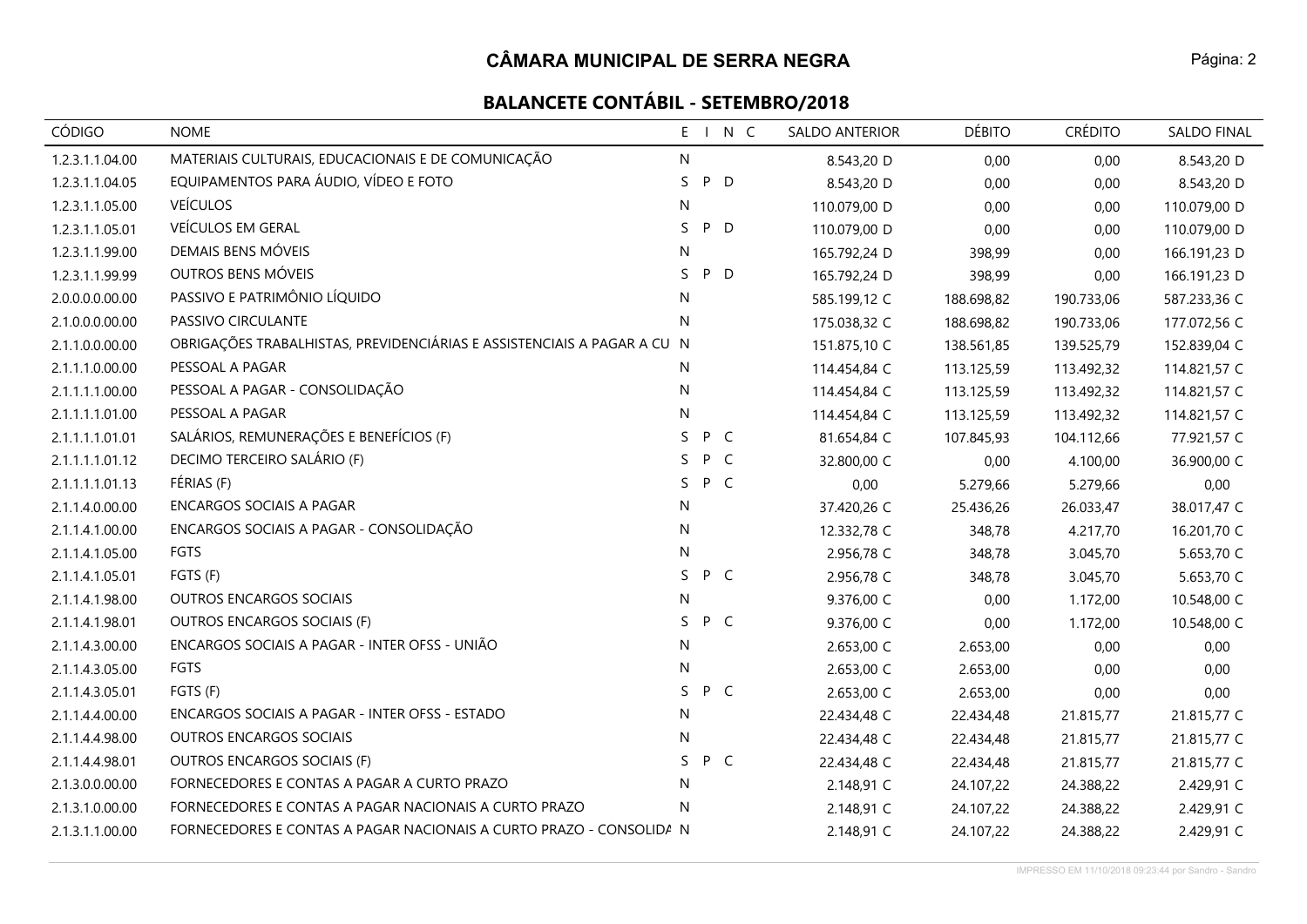# **BALANCETE CONTÁBIL - SETEMBRO/2018**

| <b>CÓDIGO</b>   | <b>NOME</b>                                          | $E - 1$ |     | N C            | <b>SALDO ANTERIOR</b> | <b>DÉBITO</b> | <b>CRÉDITO</b> | <b>SALDO FINAL</b> |
|-----------------|------------------------------------------------------|---------|-----|----------------|-----------------------|---------------|----------------|--------------------|
| 2.1.3.1.1.01.00 | FORNECEDORES NACIONAIS                               | N       |     |                | 2.148,91 C            | 24.107,22     | 24.388,22      | 2.429,91 C         |
| 2.1.3.1.1.01.01 | FORNECEDORES NÃO PARCELADOS A PAGAR (F)              | S       | P   | C <sub>3</sub> | 0,00                  | 4.791,00      | 6.553,32       | 1.762,32 C         |
| 2.1.3.1.1.01.02 | FORNECEDORES PARCELADOS A PAGAR (F)                  | S.      | P   | C <sub>3</sub> | 2.148,91 C            | 19.316,22     | 17.834,90      | 667,59 C           |
| 2.1.8.0.0.00.00 | DEMAIS OBRIGAÇÕES A CURTO PRAZO                      | N       |     |                | 21.014,31 C           | 26.029,75     | 26.819,05      | 21.803,61 C        |
| 2.1.8.8.0.00.00 | VALORES RESTITUÍVEIS                                 | N       |     |                | 20.032,99 C           | 21.848,43     | 21.779,05      | 19.963,61 C        |
| 2.1.8.8.1.00.00 | VALORES RESTITUÍVEIS - CONSOLIDAÇÃO                  | N       |     |                | 20.032,99 C           | 21.848,43     | 21.779,05      | 19.963,61 C        |
| 2.1.8.8.1.01.00 | CONSIGNAÇÕES                                         | N       |     |                | 20.032,99 C           | 21.369,85     | 21.300,47      | 19.963,61 C        |
| 2.1.8.8.1.01.02 | CONTRIBUIÇÕES AO RGPS (F)                            | S.      | P C |                | 9.649,64 C            | 9.649,64      | 9.935,90       | 9.935,90 C         |
| 2.1.8.8.1.01.04 | IMPOSTO SOBRE A RENDA RETIDO NA FONTE - IRRF (F)     | S.      | P C |                | 6.821,91 C            | 6.821,91      | 6.488,81       | 6.488,81 C         |
| 2.1.8.8.1.01.10 | PENSÃO ALIMENTÍCIA (F)                               | S.      | P   | C              | 0,00                  | 1.336,86      | 1.336,86       | 0,00               |
| 2.1.8.8.1.01.15 | RETENÇÕES - EMPRÉSTIMOS E FINANCIAMENTOS (F)         | S.      | P   | C <sub>3</sub> | 3.348,36 C            | 3.348,36      | 3.348,36       | 3.348,36 C         |
| 2.1.8.8.1.01.99 | OUTROS CONSIGNATÁRIOS (F)                            | S.      | P   | C <sub>3</sub> | 213,08 C              | 213,08        | 190,54         | 190,54 C           |
| 2.1.8.8.1.04.00 | DEPÓSITOS NÃO JUDICIAIS                              | N       |     |                | 0,00                  | 478,58        | 478,58         | 0,00               |
| 2.1.8.8.1.04.99 | OUTROS DEPÓSITOS (F)                                 | S.      |     | P C 3          | 0,00                  | 478,58        | 478,58         | 0,00               |
| 2.1.8.9.0.00.00 | OUTRAS OBRIGAÇÕES A CURTO PRAZO                      | N       |     |                | 981,32 C              | 4.181,32      | 5.040,00       | 1.840,00 C         |
| 2.1.8.9.1.00.00 | OUTRAS OBRIGAÇÕES A CURTO PRAZO - CONSOLIDAÇÃO       | N       |     |                | 0,00                  | 3.200,00      | 3.200,00       | 0,00               |
| 2.1.8.9.1.03.00 | SUPRIMENTOS DE FUNDOS A PAGAR (F)                    | S.      | P   | C <sub>3</sub> | 0,00                  | 3.200,00      | 3.200,00       | 0,00               |
| 2.1.8.9.3.00.00 | OUTRAS OBRIGAÇÕES A CURTO PRAZO - INTER OFSS - UNIÃO | N       |     |                | 981,32 C              | 981,32        | 1.840,00       | 1.840,00 C         |
| 2.1.8.9.3.01.00 | OUTRAS OBRIGAÇÕES A CURTO PRAZO (F)                  | S       | P C |                | 981,32 C              | 981,32        | 1.840,00       | 1.840,00 C         |
| 2.3.0.0.0.00.00 | PATRIMÔNIO LIQUIDO                                   | N       |     |                | 410.160,80 C          | 0,00          | 0,00           | 410.160,80 C       |
| 2.3.1.0.0.00.00 | PATRIMÔNIO SOCIAL E CAPITAL SOCIAL                   | N       |     |                | 416.347,07 C          | 0,00          | 0,00           | 416.347,07 C       |
| 2.3.1.1.0.00.00 | PATRIMÔNIO SOCIAL                                    | N       |     |                | 416.347,07 C          | 0,00          | 0,00           | 416.347,07 C       |
| 2.3.1.1.1.00.00 | PATRIMÔNIO SOCIAL - CONSOLIDAÇÃO                     | S       | P C |                | 416.347,07 C          | 0,00          | 0,00           | 416.347,07 C       |
| 2.3.7.0.0.00.00 | RESULTADOS ACUMULADOS                                | N       |     |                | 6.186,27 D            | 0,00          | 0,00           | 6.186,27 D         |
| 2.3.7.1.0.00.00 | SUPERÁVITS OU DÉFICITS ACUMULADOS                    | N       |     |                | 6.186,27 D            | 0,00          | 0,00           | 6.186,27 D         |
| 2.3.7.1.1.00.00 | SUPERÁVITS OU DÉFICITS ACUMULADOS - CONSOLIDAÇÃO     | N       |     |                | 6.569.872,38 D        | 0,00          | 0,00           | 6.569.872,38 D     |
| 2.3.7.1.1.01.00 | SUPERÁVITS OU DÉFICITS DO EXERCÍCIO                  | S.      | P C |                | 0,00                  | 0,00          | 0,00           | 0,00               |
| 2.3.7.1.1.02.00 | SUPERÁVITS OU DÉFICITS DE EXERCÍCIOS ANTERIORES      | S.      | P C |                | 6.544.797,40 D        | 0,00          | 0,00           | 6.544.797,40 D     |
| 2.3.7.1.1.03.00 | AJUSTES DE EXERCÍCIOS ANTERIORES                     | N       |     |                | 25.074,98 D           | 0,00          | 0,00           | 25.074,98 D        |
| 2.3.7.1.1.03.03 | DEMAIS AJUSTES DE EXERCÍCIOS ANTERIORES              | S.      | P C |                | 25.074,98 D           | 0,00          | 0,00           | 25.074,98 D        |

Página: 3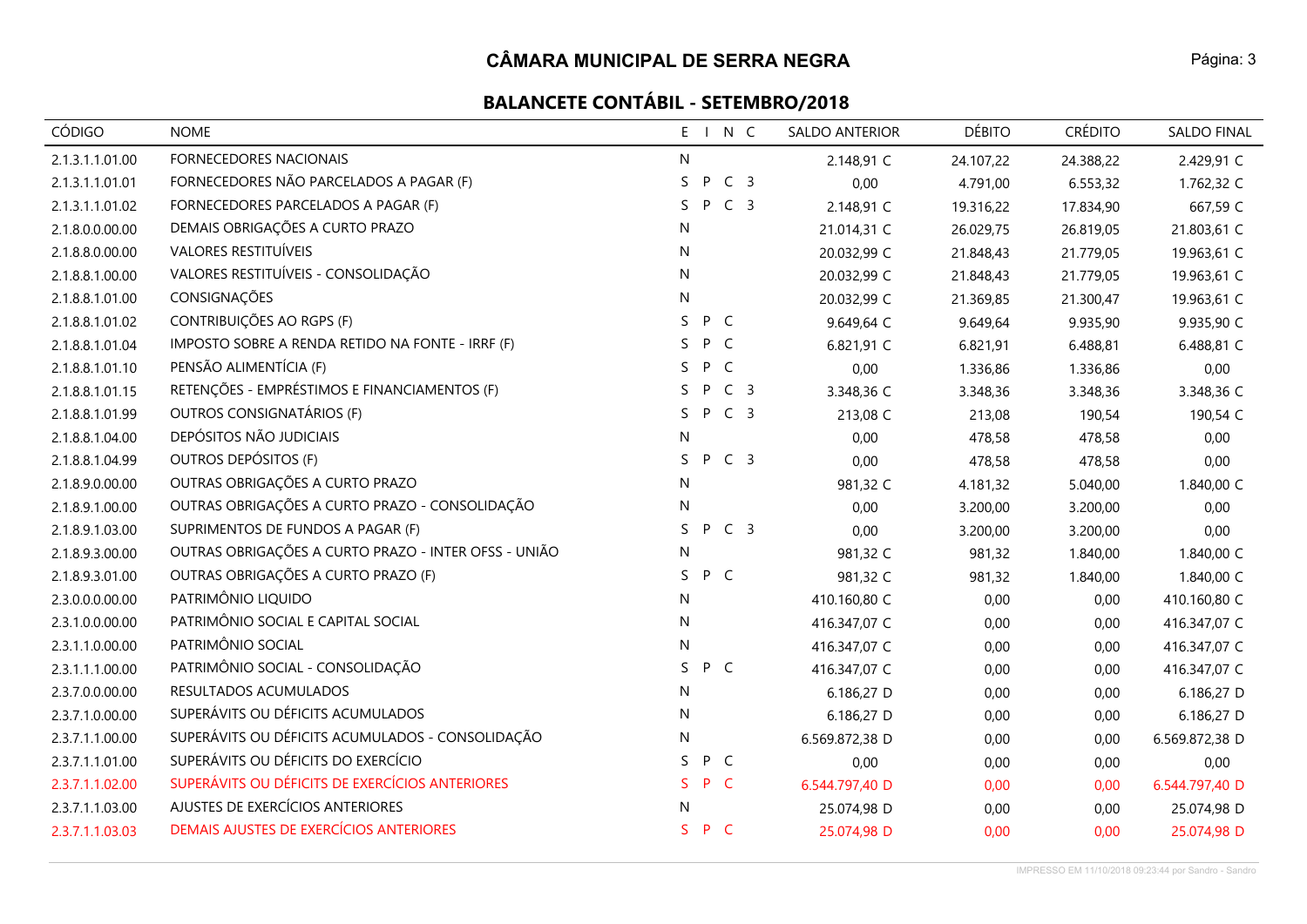| <b>CÓDIGO</b>   | <b>NOME</b>                                                            |    |     | E I N C | <b>SALDO ANTERIOR</b> | <b>DÉBITO</b> | <b>CRÉDITO</b> | <b>SALDO FINAL</b> |
|-----------------|------------------------------------------------------------------------|----|-----|---------|-----------------------|---------------|----------------|--------------------|
| 2.3.7.1.2.00.00 | SUPERÁVITS OU DÉFICITS ACUMULADOS - INTRA OFSS                         | N  |     |         | 6.803.093,85 C        | 0,00          | 0,00           | 6.803.093,85 C     |
| 2.3.7.1.2.01.00 | SUPERÁVITS OU DÉFICITS DO EXERCÍCIO                                    | S. | P C |         | 0,00                  | 0,00          | 0,00           | 0,00               |
| 2.3.7.1.2.02.00 | SUPERÁVITS OU DÉFICITS DE EXERCÍCIOS ANTERIORES                        | S. | P C |         | 6.803.093,85 C        | 0,00          | 0,00           | 6.803.093,85 C     |
| 2.3.7.1.3.00.00 | SUPERÁVITS OU DÉFICITS ACUMULADOS - INTER OFSS - UNIÃO                 | N  |     |         | 239.407,74 D          | 0,00          | 0,00           | 239.407,74 D       |
| 2.3.7.1.3.02.00 | SUPERÁVITS OU DÉFICITS DE EXERCÍCIOS ANTERIORES                        | S. | P C |         | 239.407,74 D          | 0,00          | 0,00           | 239.407,74 D       |
| 3.0.0.0.0.00.00 | VARIAÇÃO PATRIMONIAL DIMINUTIVA                                        | N  |     |         | 1.350.835,81 D        | 166.436,63    | 0,00           | 1.517.272,44 D     |
| 3.1.0.0.0.00.00 | PESSOAL E ENCARGOS                                                     | N  |     |         | 1.159.910,03 D        | 139.525,79    | 0,00           | 1.299.435,82 D     |
| 3.1.1.0.0.00.00 | REMUNERAÇÃO A PESSOAL                                                  | N  |     |         | 934.379,26 D          | 113.492,32    | 0,00           | 1.047.871,58 D     |
| 3.1.1.1.0.00.00 | REMUNERAÇÃO A PESSOAL ATIVO CIVIL - ABRANGIDOS PELO RPPS               | N  |     |         | 1.979,89 D            | 0,00          | 0,00           | 1.979,89 D         |
| 3.1.1.1.1.00.00 | REMUNERAÇÃO A PESSOAL ATIVO CIVIL - ABRANGIDOS PELO RPPS - CONSOLID. N |    |     |         | 1.979,89 D            | 0,00          | 0,00           | 1.979,89 D         |
| 3.1.1.1.1.01.00 | VENCIMENTOS E VANTAGENS FIXAS - PESSOAL CIVIL - RPPS                   | N  |     |         | 1.979,89 D            | 0,00          | 0,00           | 1.979,89 D         |
| 3.1.1.1.1.01.23 | FÉRIAS - ABONO PECUNIÁRIO                                              | S. | P D |         | 1.979,89 D            | 0,00          | 0,00           | 1.979,89 D         |
| 3.1.1.2.0.00.00 | REMUNERAÇÃO A PESSOAL ATIVO CIVIL - ABRANGIDOS PELO RGPS               | N  |     |         | 932.399,37 D          | 113.492,32    | 0,00           | 1.045.891,69 D     |
| 3.1.1.2.1.00.00 | REMUNERAÇÃO A PESSOAL ATIVO CIVIL - ABRANGIDOS PELO RGPS - CONSOLID N  |    |     |         | 932.399,37 D          | 113.492,32    | 0,00           | 1.045.891,69 D     |
| 3.1.1.2.1.01.00 | VENCIMENTOS E VANTAGENS FIXAS - PESSOAL CIVIL - RGPS                   | N  |     |         | 932.399,37 D          | 113.492,32    | 0,00           | 1.045.891,69 D     |
| 3.1.1.2.1.01.01 | <b>VENCIMENTOS E SALÁRIOS</b>                                          | S. | P D |         | 431.258,99 D          | 48.424,65     | 0,00           | 479.683,64 D       |
| 3.1.1.2.1.01.22 | 13º SALÁRIO                                                            | S  | P D |         | 32.800,00 D           | 4.100,00      | 0,00           | 36.900,00 D        |
| 3.1.1.2.1.01.23 | FÉRIAS - ABONO PECUNIÁRIO                                              | S. | P D |         | 15.355,72 D           | 1.585,19      | 0,00           | 16.940,91 D        |
| 3.1.1.2.1.01.24 | FÉRIAS - ABONO CONSTITUCIONAL                                          | S. | P D |         | 9.307,43 D            | 923,62        | 0,00           | 10.231,05 D        |
| 3.1.1.2.1.01.31 | <b>SUBSÍDIOS</b>                                                       | S. | P   | D       | 432.400,00 D          | 52.875,00     | 0,00           | 485.275,00 D       |
| 3.1.1.2.1.01.99 | OUTROS VENCIMENTOS E VANTAGENS FIXAS - PESSOAL CIVIL RGPS              | S. | P D |         | 11.277,23 D           | 5.583,86      | 0,00           | 16.861,09 D        |
| 3.1.2.0.0.00.00 | <b>ENCARGOS PATRONAIS</b>                                              | N  |     |         | 225.530,77 D          | 26.033,47     | 0,00           | 251.564,24 D       |
| 3.1.2.2.0.00.00 | <b>ENCARGOS PATRONAIS - RGPS</b>                                       | N  |     |         | 196.549,34 D          | 22.987,77     | 0,00           | 219.537,11 D       |
| 3.1.2.2.1.00.00 | ENCARGOS PATRONAIS - RGPS - CONSOLIDAÇÃO                               | N  |     |         | 196.549,34 D          | 22.987,77     | 0,00           | 219.537,11 D       |
| 3.1.2.2.1.01.00 | CONTRIBUIÇÕES PREVIDENCIÁRIAS - INSS                                   | S. | P D |         | 196.549,34 D          | 22.987,77     | 0,00           | 219.537,11 D       |
| 3.1.2.3.0.00.00 | <b>ENCARGOS PATRONAIS - FGTS</b>                                       | N  |     |         | 28.981,43 D           | 3.045,70      | 0,00           | 32.027,13 D        |
| 3.1.2.3.1.00.00 | ENCARGOS PATRONAIS - FGTS - CONSOLIDAÇÃO                               | N  |     |         | 28.981,43 D           | 3.045,70      | 0,00           | 32.027,13 D        |
| 3.1.2.3.1.01.00 | <b>FGTS</b>                                                            | S. | P D |         | 28.981,43 D           | 3.045,70      | 0,00           | 32.027,13 D        |
| 3.3.0.0.0.00.00 | USO DE BENS, SERVIÇOS E CONSUMO DE CAPITAL FIXO                        | N  |     |         | 190.925,78 D          | 26.910,84     | 0,00           | 217.836,62 D       |
| 3.3.1.0.0.00.00 | USO DE MATERIAL DE CONSUMO                                             | N  |     |         | 52.055,23 D           | 10.774,67     | 0,00           | 62.829,90 D        |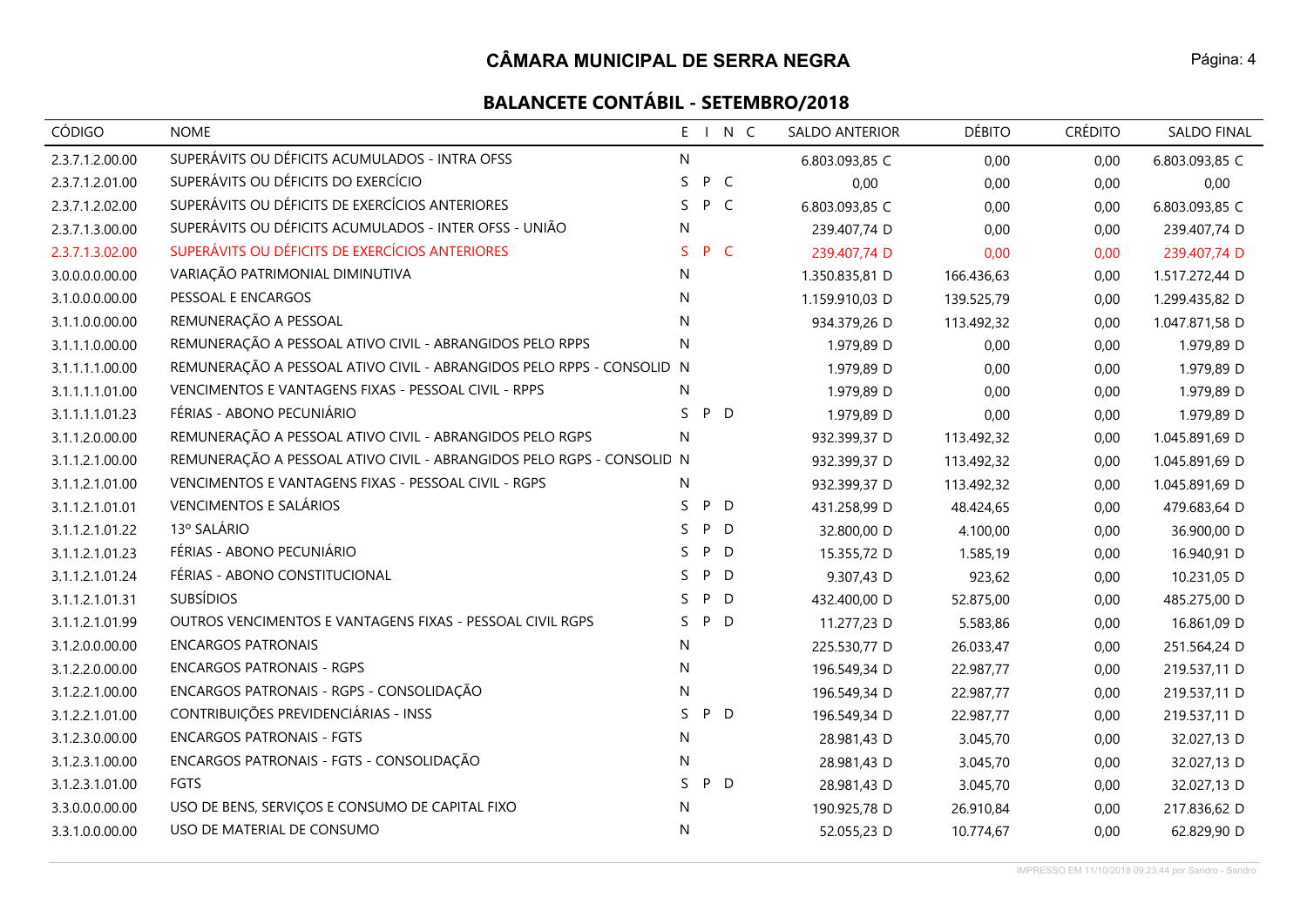# **BALANCETE CONTÁBIL - SETEMBRO/2018**

| <b>CÓDIGO</b>   | <b>NOME</b>                                                          | N C<br>$E = 1$ | SALDO ANTERIOR | <b>DÉBITO</b> | <b>CRÉDITO</b> | <b>SALDO FINAL</b> |
|-----------------|----------------------------------------------------------------------|----------------|----------------|---------------|----------------|--------------------|
| 3.3.1.1.0.00.00 | CONSUMO DE MATERIAL                                                  | N              | 52.055,23 D    | 10.774,67     | 0,00           | 62.829,90 D        |
| 3.3.1.1.1.00.00 | CONSUMO DE MATERIAL - CONSOLIDAÇÃO                                   | N              | 52.055,23 D    | 10.774,67     | 0,00           | 62.829,90 D        |
| 3.3.1.1.1.06.00 | GÊNEROS ALIMENTAÇÃO                                                  | P<br>S<br>D    | 12.808,32 D    | 2.481,34      | 0,00           | 15.289,66 D        |
| 3.3.1.1.1.16.00 | MATERIAL DE EXPEDIENTE                                               | P<br>D<br>S    | 18.293,57 D    | 166,00        | 0,00           | 18.459,57 D        |
| 3.3.1.1.1.39.00 | MATERIAL PARA MANUTENÇÃO DE VEÍCULOS                                 | P<br>D<br>S    | 2.118,29 D     | 0,00          | 0,00           | 2.118,29 D         |
| 3.3.1.1.1.99.00 | OUTROS MATERIAIS DE CONSUMO                                          | S.<br>P<br>D   | 18.835,05 D    | 8.127,33      | 0,00           | 26.962,38 D        |
| 3.3.2.0.0.00.00 | <b>SERVIÇOS</b>                                                      | N              | 138.870,55 D   | 16.136,17     | 0,00           | 155.006,72 D       |
| 3.3.2.2.0.00.00 | SERVIÇOS TERCEIROS - PESSOA FÍSICA                                   | N              | 14.435,92 D    | 1.920,00      | 0,00           | 16.355,92 D        |
| 3.3.2.2.1.00.00 | SERVIÇOS TERCEIROS - PESSOA FÍSICA - CONSOLIDAÇÃO                    | N              | 14.435,92 D    | 1.920,00      | 0,00           | 16.355,92 D        |
| 3.3.2.2.1.11.00 | MANUTENÇÃO E CONSERVAÇÃO                                             | P<br>S<br>D    | 410,00 D       | 0,00          | 0,00           | 410,00 D           |
| 3.3.2.2.1.16.00 | <b>ESTAGIÁRIOS</b>                                                   | S.<br>P<br>D   | 13.385,92 D    | 1.840,00      | 0,00           | 15.225,92 D        |
| 3.3.2.2.1.99.00 | OUTROS SERVIÇOS PRESTADOS POR PESSOA FÍSICA                          | D<br>S.<br>P   | 640,00 D       | 80,00         | 0,00           | 720,00 D           |
| 3.3.2.3.0.00.00 | SERVIÇOS TERCEIROS - PESSOA JURÍDICA                                 | N              | 124.434,63 D   | 14.216,17     | 0,00           | 138.650,80 D       |
| 3.3.2.3.1.00.00 | SERVIÇOS TERCEIROS - PESSOA JURÍDICA - CONSOLIDAÇÃO                  | N              | 124.434,63 D   | 14.216,17     | 0,00           | 138.650,80 D       |
| 3.3.2.3.1.04.00 | COMUNICAÇÃO                                                          | S<br>P<br>D    | 8.706,89 D     | 983,41        | 0,00           | 9.690,30 D         |
| 3.3.2.3.1.05.00 | PUBLICIDADE                                                          | P<br>S.<br>D   | 3.997,07 D     | 661,88        | 0,00           | 4.658,95 D         |
| 3.3.2.3.1.06.00 | MANUTENÇÃO E CONSERVAÇÃO                                             | S.<br>P<br>D   | 1.755,00 D     | 0,00          | 0,00           | 1.755,00 D         |
| 3.3.2.3.1.10.00 | LOCAÇÕES                                                             | P<br>D<br>S.   | 7.264,00 D     | 908,00        | 0,00           | 8.172,00 D         |
| 3.3.2.3.1.11.00 | SERVIÇOS RELACIONADOS A TECNOLOGIA DA INFORMAÇÃO                     | P<br>D<br>S    | 26.600,00 D    | 3.856,48      | 0,00           | 30.456,48 D        |
| 3.3.2.3.1.25.00 | HOSPEDAGENS                                                          | P<br>D<br>S    | 2.588,76 D     | 0,00          | 0,00           | 2.588,76 D         |
| 3.3.2.3.1.29.00 | SEGUROS EM GERAL                                                     | P<br>D<br>S.   | 3.578,03 D     | 0,00          | 0,00           | 3.578,03 D         |
| 3.3.2.3.1.56.00 | PASSAGENS E DESPESAS COM LOCOMOÇÃO                                   | P<br>S.<br>D   | 9.823,82 D     | 1.081,61      | 0,00           | 10.905,43 D        |
| 3.3.2.3.1.99.00 | OUTROS SERVIÇOS PRESTADOS POR PESSOA JURÍDICA                        | P D<br>S.      | 60.121,06 D    | 6.724,79      | 0,00           | 66.845,85 D        |
| 4.0.0.0.0.00.00 | VARIAÇÃO PATRIMONIAL AUMENTATIVA                                     | N              | 1.786.400,00 C | 0,00          | 223.300,00     | 2.009.700,00 C     |
| 4.5.0.0.0.00.00 | TRANSFERÊNCIAS E DELEGAÇÕES RECEBIDAS                                | N              | 1.786.400,00 C | 0,00          | 223.300,00     | 2.009.700,00 C     |
| 4.5.1.0.0.00.00 | TRANSFERÊNCIAS INTRA GOVERNAMENTAIS                                  | N              | 1.786.400,00 C | 0,00          | 223.300,00     | 2.009.700,00 C     |
| 4.5.1.1.0.00.00 | TRANSFERÊNCIAS RECEBIDAS PARA A EXECUÇÃO ORÇAMENTÁRIA                | N              | 1.786.400,00 C | 0,00          | 223.300,00     | 2.009.700,00 C     |
| 4.5.1.1.2.00.00 | TRANSFERÊNCIAS RECEBIDAS PARA A EXECUÇÃO ORÇAMENTÁRIA - INTRA OFSS N |                | 1.786.400,00 C | 0,00          | 223.300,00     | 2.009.700,00 C     |
| 4.5.1.1.2.02.00 | REPASSE RECEBIDO                                                     | P C<br>S.      | 1.786.400,00 C | 0,00          | 223.300,00     | 2.009.700,00 C     |
| 5.0.0.0.0.00.00 | CONTROLES DA APROVAÇÃO DO PLANEJAMENTO E ORÇAMENTO                   | N              | 4.250.264,73 D | 138.097,25    | 3.118,62       | 4.385.243,36 D     |

IMPRESSO EM 11/10/2018 09:23:44 por Sandro - Sandro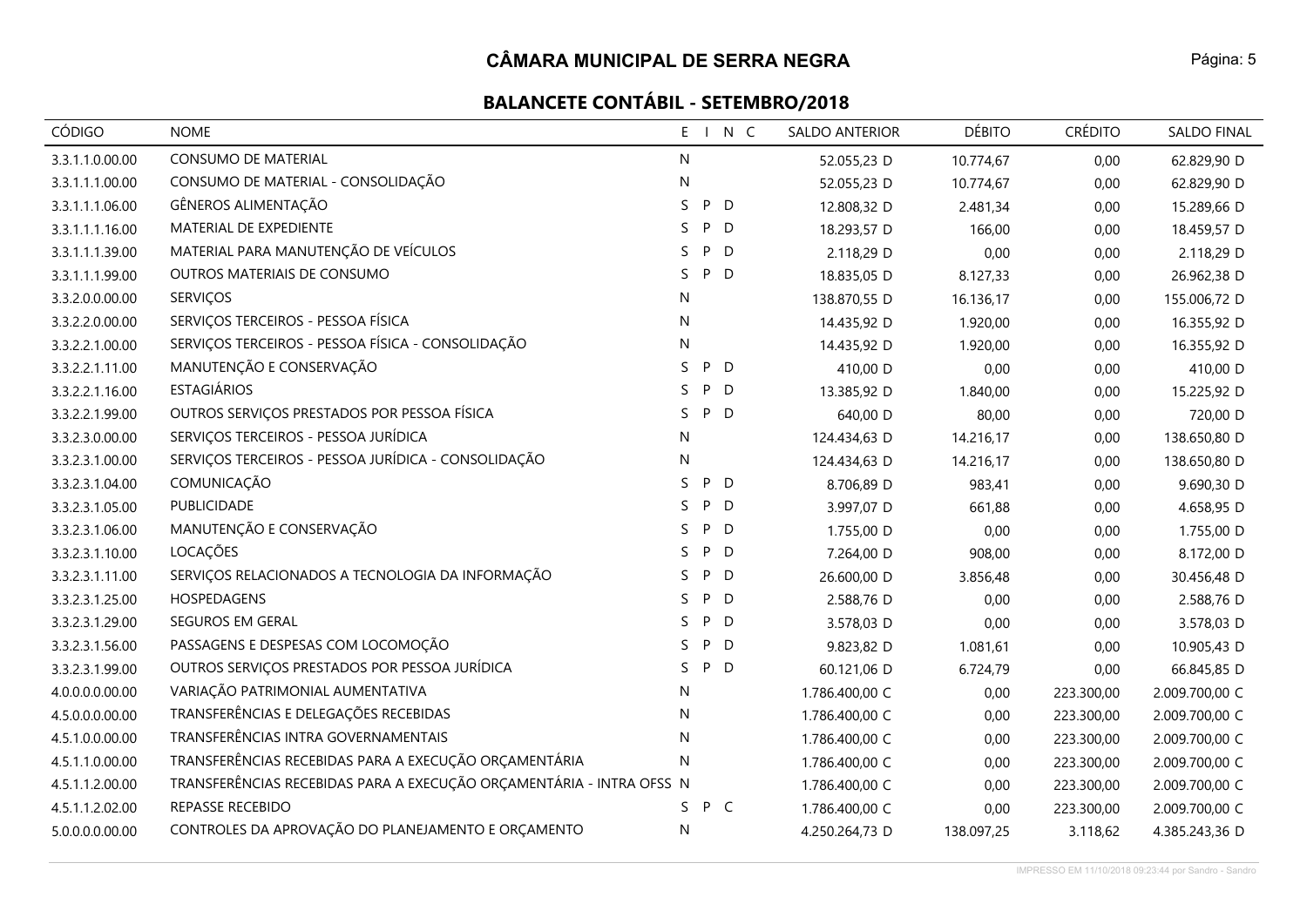| <b>CÓDIGO</b>   | <b>NOME</b>                                       | E I N C                          | SALDO ANTERIOR | <b>DÉBITO</b> | <b>CRÉDITO</b> | <b>SALDO FINAL</b> |
|-----------------|---------------------------------------------------|----------------------------------|----------------|---------------|----------------|--------------------|
| 5.2.0.0.0.00.00 | ORÇAMENTO APROVADO                                | N                                | 4.250.264,73 D | 138.097,25    | 3.118,62       | 4.385.243,36 D     |
| 5.2.2.0.0.00.00 | FIXAÇÃO DA DESPESA                                | N                                | 4.250.264,73 D | 138.097,25    | 3.118,62       | 4.385.243,36 D     |
| 5.2.2.1.0.00.00 | DOTAÇÃO ORÇAMENTÁRIA                              | N                                | 2.679.600,00 D | 0,00          | 0,00           | 2.679.600,00 D     |
| 5.2.2.1.1.00.00 | DOTAÇÃO INICIAL                                   | N                                | 2.679.600,00 D | 0,00          | 0,00           | 2.679.600,00 D     |
| 5.2.2.1.1.01.00 | CRÉDITO INICIAL                                   | S<br>O D 7                       | 2.679.600,00 D | 0,00          | 0,00           | 2.679.600,00 D     |
| 5.2.2.9.0.00.00 | OUTROS CONTROLES DA DESPESA ORÇAMENTÁRIA          | N                                | 1.570.664,73 D | 138.097,25    | 3.118,62       | 1.705.643,36 D     |
| 5.2.2.9.2.00.00 | <b>EMPENHOS POR EMISSÃO</b>                       | N                                | 1.570.664,73 D | 138.097,25    | 3.118,62       | 1.705.643,36 D     |
| 5.2.2.9.2.01.00 | EXECUÇÃO DA DESPESA POR NOTA DE EMPENHO           | N                                | 1.570.664,73 D | 138.097,25    | 3.118,62       | 1.705.643,36 D     |
| 5.2.2.9.2.01.01 | <b>EMISSÃO DE EMPENHOS</b>                        | O D 9<br>S.                      | 1.631.062,21 D | 138.097,25    | 0,00           | 1.769.159,46 D     |
| 5.2.2.9.2.01.03 | (-)ANULAÇÃO DE EMPENHOS                           | S.<br>O C 11                     | 60.397,48 C    | 0,00          | 3.118,62       | 63.516,10 C        |
| 6.0.0.0.0.00.00 | CONTROLES DA EXECUÇÃO DO PLANEJAMENTO E ORÇAMENTO | N                                | 4.250.264,73 C | 824.416,85    | 959.395,48     | 4.385.243,36 C     |
| 6.2.0.0.0.00.00 | EXECUÇÃO DO ORÇAMENTO                             | N                                | 4.250.264,73 C | 824.416,85    | 959.395,48     | 4.385.243,36 C     |
| 6.2.2.0.0.00.00 | EXECUÇÃO DA DESPESA                               | N                                | 4.250.264,73 C | 824.416,85    | 959.395,48     | 4.385.243,36 C     |
| 6.2.2.1.0.00.00 | DISPONIBILIDADES DE CRÉDITO                       | N                                | 2.679.600,00 C | 481.257,05    | 481.257,05     | 2.679.600,00 C     |
| 6.2.2.1.1.00.00 | CRÉDITO DISPONÍVEL                                | O C 7<br>S                       | 1.108.935,27 C | 138.097,25    | 3.118,62       | 973.956,64 C       |
| 6.2.2.1.3.00.00 | CRÉDITO UTILIZADO                                 | N                                | 1.570.664,73 C | 343.159,80    | 478.138,43     | 1.705.643,36 C     |
| 6.2.2.1.3.01.00 | CRÉDITO EMPENHADO A LIQUIDAR                      | O C 27<br>S.                     | 207.689,48 C   | 172.072,63    | 140.215,64     | 175.832,49 C       |
| 6.2.2.1.3.03.00 | CRÉDITO EMPENHADO LIQUIDADO A PAGAR               | $\circ$<br>C <sub>27</sub><br>S. | 155.005,33 C   | 168.968,78    | 171.072,40     | 157.108,95 C       |
| 6.2.2.1.3.04.00 | CRÉDITO EMPENHADO LIQUIDADO - PAGO                | O C 27<br>S.                     | 1.207.969,92 C | 2.118,39      | 166.850,39     | 1.372.701,92 C     |
| 6.2.2.9.0.00.00 | OUTROS CONTROLES DA DESPESA ORÇAMENTÁRIA          | N                                | 1.570.664,73 C | 343.159,80    | 478.138,43     | 1.705.643,36 C     |
| 6.2.2.9.2.00.00 | EMISSÃO DE EMPENHO                                | N                                | 1.570.664,73 C | 343.159,80    | 478.138,43     | 1.705.643,36 C     |
| 6.2.2.9.2.01.00 | EMPENHOS POR NOTA DE EMPENHO                      | N                                | 1.570.664,73 C | 343.159,80    | 478.138,43     | 1.705.643,36 C     |
| 6.2.2.9.2.01.01 | <b>EMPENHOS A LIQUIDAR</b>                        | C <sub>28</sub><br>S<br>$\circ$  | 207.689,48 C   | 172.072,63    | 140.215,64     | 175.832,49 C       |
| 6.2.2.9.2.01.03 | EMPENHOS LIQUIDADOS A PAGAR                       | $\circ$<br>C <sub>29</sub><br>S. | 155.005,33 C   | 168.968,78    | 171.072,40     | 157.108,95 C       |
| 6.2.2.9.2.01.04 | <b>EMPENHOS LIQUIDADOS PAGOS</b>                  | $\circ$<br>S.<br>C <sub>16</sub> | 1.207.969,92 C | 2.118,39      | 166.850,39     | 1.372.701,92 C     |
| 7.0.0.0.0.00.00 | <b>CONTROLES DEVEDORES</b>                        | N                                | 9.058.155,79 D | 416.754,48    | 2.118,39       | 9.472.791,88 D     |
| 7.1.0.0.0.00.00 | ATOS POTENCIAIS                                   | N                                | 320.649,68 D   | 0,00          | 0,00           | 320.649,68 D       |
| 7.1.2.0.0.00.00 | ATOS POTENCIAIS PASSIVO                           | N                                | 320.649,68 D   | 0,00          | 0,00           | 320.649,68 D       |
| 7.1.2.3.0.00.00 | OBRIGAÇÕES CONTRATUAIS                            | N                                | 320.649,68 D   | 0,00          | 0,00           | 320.649,68 D       |
| 7.1.2.3.1.00.00 | OBRIGAÇÕES CONTRATUAIS - CONSOLIDAÇÃO             | N                                | 320.649,68 D   | 0,00          | 0,00           | 320.649,68 D       |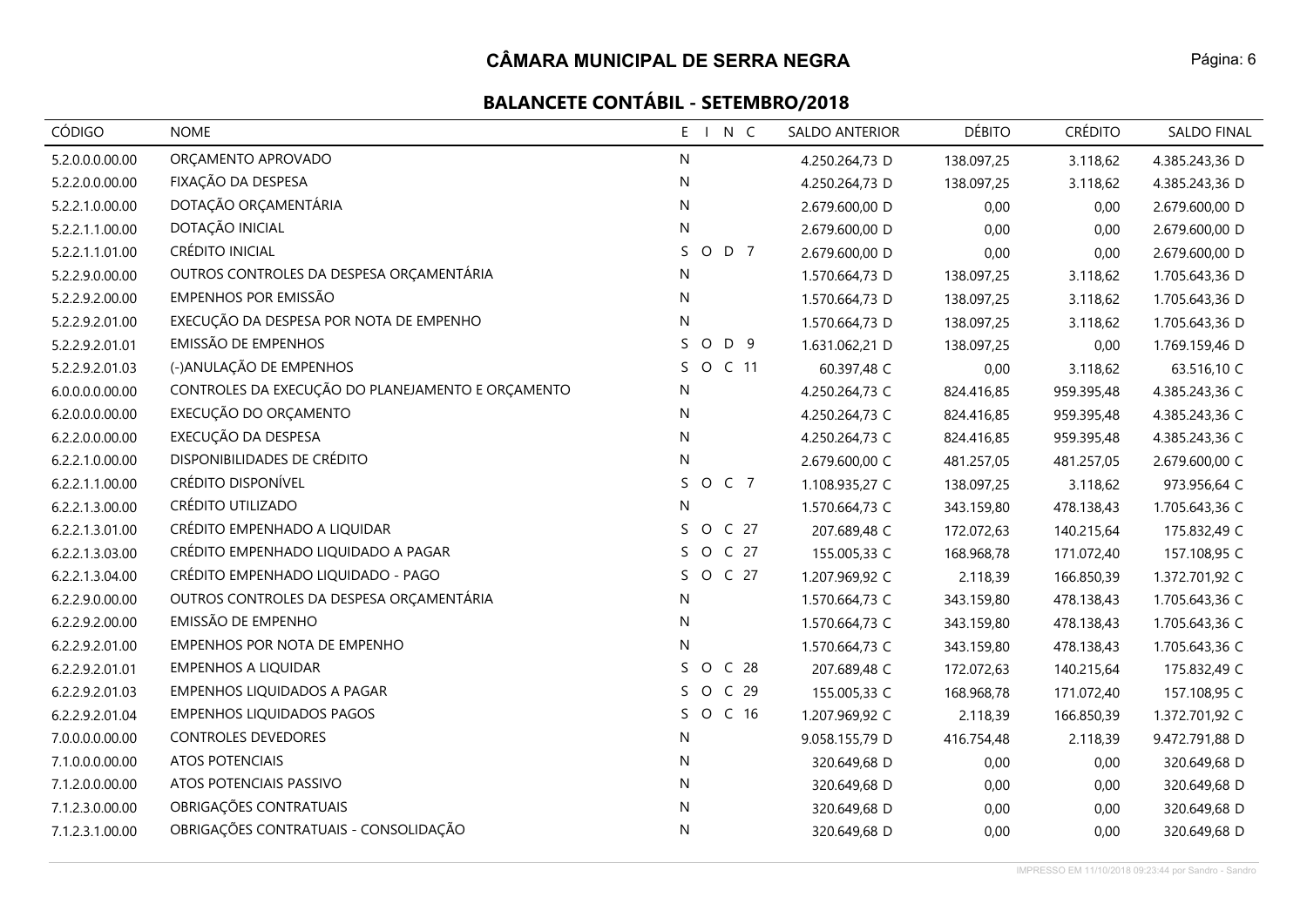| <b>CÓDIGO</b>   | <b>NOME</b>                                                               | E I N C                    | <b>SALDO ANTERIOR</b> | <b>DÉBITO</b> | <b>CRÉDITO</b> | <b>SALDO FINAL</b> |
|-----------------|---------------------------------------------------------------------------|----------------------------|-----------------------|---------------|----------------|--------------------|
| 7.1.2.3.1.02.00 | CONTRATOS DE SERVIÇOS                                                     | S C D                      | 211.549,88 D          | 0,00          | 0,00           | 211.549,88 D       |
| 7.1.2.3.1.04.00 | CONTRATOS DE FORNECIMENTO DE BENS                                         | $C$ D<br>S.                | 109.099,80 D          | 0,00          | 0,00           | 109.099,80 D       |
| 7.2.0.0.0.00.00 | ADMINISTRAÇÃO FINANCEIRA                                                  | N                          | 7.145.600,00 D        | 223.300,00    | 0,00           | 7.368.900,00 D     |
| 7.2.1.0.0.00.00 | DISPONIBILIDADES POR DESTINAÇÃO                                           | N                          | 1.786.400,00 D        | 223.300,00    | 0,00           | 2.009.700,00 D     |
| 7.2.1.1.0.00.00 | CONTROLE DA DISPONIBILIDADE DE RECURSOS                                   | ${\sf N}$                  | 1.786.400,00 D        | 223.300,00    | 0,00           | 2.009.700,00 D     |
| 7.2.1.1.1.00.00 | RECURSOS ORDINÁRIOS                                                       | S<br>$C$ D                 | 1.786.400,00 D        | 223.300,00    | 0,00           | 2.009.700,00 D     |
| 7.2.2.0.0.00.00 | PROGRAMAÇÃO FINANCEIRA                                                    | N                          | 5.359.200,00 D        | 0,00          | 0,00           | 5.359.200,00 D     |
| 7.2.2.1.0.00.00 | CRONOGRAMA MENSAL DE DESEMBOLSO                                           | N                          | 5.359.200,00 D        | 0,00          | 0,00           | 5.359.200,00 D     |
| 7.2.2.1.1.00.00 | PROGRAMAÇÃO DE DESEMBOLSO MENSAL ORÇAMENTÁRIO                             | N                          | 5.359.200,00 D        | 0,00          | 0,00           | 5.359.200,00 D     |
| 7.2.2.1.1.01.00 | CONTROLE DE DESEMBOLSO MENSAL - DESPESAS ORÇAMENTÁRIAS                    | N                          | 2.679.600,00 D        | 0,00          | 0,00           | 2.679.600,00 D     |
| 7.2.2.1.1.01.01 | CRONOGRAMA DE DESEMBOLSO MENSAL - FIXAÇÃO INICIAL                         | D 12<br>S.<br>C            | 2.679.600,00 D        | 0,00          | 0,00           | 2.679.600,00 D     |
| 7.2.2.1.1.02.00 | CONTROLE DE DESEMBOLSO MENSAL - TRANSFERÊNCIAS                            | N                          | 2.679.600,00 D        | 0,00          | 0,00           | 2.679.600,00 D     |
| 7.2.2.1.1.02.01 | CRONOGRAMA DE DESEMBOLSO MENSAL - TRANSFERÊNCIAS FINANCEIRAS A R S C D 33 |                            | 2.679.600,00 D        | 0,00          | 0,00           | 2.679.600,00 D     |
| 7.9.0.0.0.00.00 | <b>OUTROS CONTROLES</b>                                                   | N                          | 1.591.906,11 D        | 193.454,48    | 2.118,39       | 1.783.242,20 D     |
| 7.9.5.0.0.00.00 | CONTRAPARTIDA DE CONTROLES ESPECÍFICOS TCESP                              | N                          | 228.930,86 D          | 24.500,47     | 0,00           | 253.431,33 D       |
| 7.9.5.3.0.00.00 | CONTRAPARTIDA DE ADIANTAMENTOS CONCEDIDOS - SUPRIMENTO DE FUNDOS          | C D                        | 39.600,00 D           | 3.200,00      | 0,00           | 42.800,00 D        |
| 7.9.5.5.0.00.00 | CONTRAPARTIDA DO CONTROLE FINANCEIRO POR DOTAÇÃO ORÇAMENTÁRIA I S C D     |                            | 189.330,86 D          | 21.300,47     | 0,00           | 210.631,33 D       |
| 7.9.6.0.0.00.00 | CONTROLE DAS DESPESAS ORÇAMENTÁRIAS                                       | N                          | 1.362.975,25 D        | 168.954,01    | 2.118,39       | 1.529.810,87 D     |
| 7.9.6.1.0.00.00 | CONTROLE FINANCEIRO DAS DESPESAS ORÇAMENTÁRIAS DO EXERCÍCIO POR N N       |                            | 1.362.975,25 D        | 168.954,01    | 2.118,39       | 1.529.810,87 D     |
| 7.9.6.1.1.00.00 | <b>EMPENHOS LIQUIDADOS</b>                                                | $\mathsf{C}$<br>D 27<br>S. | 1.389.551,43 D        | 168.954,01    | 0,00           | 1.558.505,44 D     |
| 7.9.6.1.9.00.00 | (-) SALDO DE ADIANTAMENTO NÃO UTILIZADO                                   | C C 27<br>S                | 26.576,18 C           | 0,00          | 2.118,39       | 28.694,57 C        |
| 8.0.0.0.0.00.00 | <b>CONTROLES CREDORES</b>                                                 | N                          | 9.058.155,79 C        | 912.375,72    | 1.327.011,81   | 9.472.791,88 C     |
| 8.1.0.0.0.00.00 | EXECUÇÃO DOS ATOS POTENCIAIS                                              | N                          | 320.649,68 C          | 14.210,66     | 14.210,66      | 320.649,68 C       |
| 8.1.2.0.0.00.00 | EXECUÇÃO DOS ATOS POTENCIAIS PASSIVOS                                     | N                          | 320.649,68 C          | 14.210,66     | 14.210,66      | 320.649,68 C       |
| 8.1.2.3.0.00.00 | EXECUÇÃO DE OBRIGAÇÕES CONTRATUAIS                                        | N                          | 320.649,68 C          | 14.210,66     | 14.210,66      | 320.649,68 C       |
| 8.1.2.3.1.00.00 | EXECUÇÃO DE OBRIGAÇÕES - CONSOLIDAÇÃO                                     | ${\sf N}$                  | 320.649,68 C          | 14.210,66     | 14.210,66      | 320.649,68 C       |
| 8.1.2.3.1.02.00 | CONTRATOS DE SERVIÇOS                                                     | N                          | 211.549,88 C          | 10.980,91     | 10.980,91      | 211.549,88 C       |
| 8.1.2.3.1.02.01 | A EXECUTAR                                                                | C <sub>25</sub><br>S.<br>C | 122.882,13 C          | 10.980,91     | 0,00           | 111.901,22 C       |
| 8.1.2.3.1.02.02 | <b>EXECUTADOS</b>                                                         | C C 25<br>S.               | 88.667,75 C           | 0,00          | 10.980,91      | 99.648,66 C        |
| 8.1.2.3.1.04.00 | CONTRATOS DE FORNECIMENTO DE BENS                                         | N                          | 109.099,80 C          | 3.229,75      | 3.229,75       | 109.099,80 C       |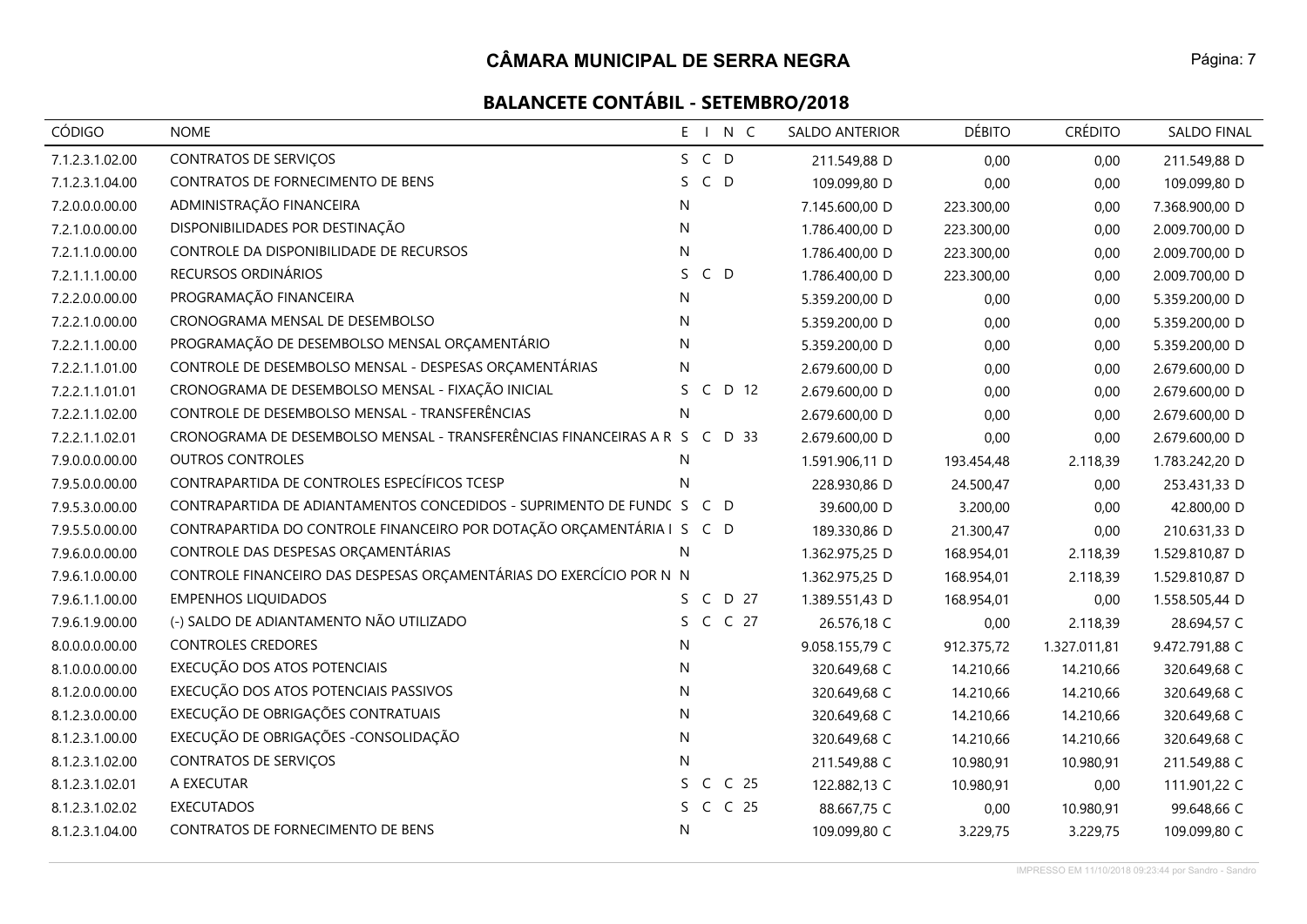| <b>CÓDIGO</b>   | <b>NOME</b>                                                               | E I N C                              | SALDO ANTERIOR | <b>DÉBITO</b> | <b>CRÉDITO</b> | SALDO FINAL    |
|-----------------|---------------------------------------------------------------------------|--------------------------------------|----------------|---------------|----------------|----------------|
| 8.1.2.3.1.04.01 | A EXECUTAR                                                                | S C C 25                             | 59.166,17 C    | 3.229,75      | 0,00           | 55.936,42 C    |
| 8.1.2.3.1.04.02 | <b>EXECUTADOS</b>                                                         | C C 25<br>S.                         | 49.933,63 C    | 0,00          | 3.229,75       | 53.163,38 C    |
| 8.2.0.0.0.00.00 | EXECUÇÃO DA ADMINISTRAÇÃO FINANCEIRA                                      | N                                    | 7.145.600,00 C | 704.626,43    | 927.926,43     | 7.368.900,00 C |
| 8.2.1.0.0.00.00 | EXECUÇÃO DAS DISPONIBILIDADES POR DESTINAÇÃO                              | N                                    | 1.786.400,00 C | 481.326,43    | 704.626,43     | 2.009.700,00 C |
| 8.2.1.1.0.00.00 | EXECUÇÃO DA DISPONIBILIDADE DE RECURSOS                                   | ${\sf N}$                            | 1.786.400,00 C | 481.326,43    | 704.626,43     | 2.009.700,00 C |
| 8.2.1.1.1.00.00 | DISPONIBILIDADE POR DESTINAÇÃO DE RECURSOS                                | N                                    | 215.735,27 C   | 138.097,25    | 226.418,62     | 304.056,64 C   |
| 8.2.1.1.1.01.00 | RECURSOS DISPONÍVEIS PARA O EXERCÍCIO                                     | S.<br>$\mathsf{C}$<br>C <sub>1</sub> | 215.735,27 C   | 138.097,25    | 226.418,62     | 304.056,64 C   |
| 8.2.1.1.2.00.00 | DISPONIBILIDADE POR DESTINAÇÃO DE RECURSOS COMPROMETIDA POR EMPEI N       |                                      | 207.689,48 C   | 172.072,63    | 140.215,64     | 175.832,49 C   |
| 8.2.1.1.2.01.00 | DISPONIBILIDADE POR DESTINAÇÃO DE RECURSOS COMPROMETIDA POR EMPEI S C C 1 |                                      | 207.689,48 C   | 172.072,63    | 140.215,64     | 175.832,49 C   |
| 8.2.1.1.3.00.00 | DISPONIBILIDADE POR DESTINAÇÃO DE RECURSOS COMPROMETIDA POR LIQUII N      |                                      | 175.038,32 C   | 169.038,16    | 171.072,40     | 177.072,56 C   |
| 8.2.1.1.3.01.00 | COMPROMETIDA POR LIQUIDAÇÃO                                               | S C C 1                              | 155.005,33 C   | 147.668,31    | 149.771,93     | 157.108,95 C   |
| 8.2.1.1.3.02.00 | COMPROMETIDA POR CONSIGNAÇÕES/RETENÇÕES                                   | S C C 1                              | 20.032,99 C    | 21.369,85     | 21.300,47      | 19.963,61 C    |
| 8.2.1.1.4.00.00 | DISPONIBILIDADE POR DESTINAÇÃO DE RECURSOS DO EXERCÍCIO UTILIZADA         | S C C 1                              | 1.187.936,93 C | 2.118,39      | 166.919,77     | 1.352.738,31 C |
| 8.2.2.0.0.00.00 | EXECUÇÃO DA PROGRAMAÇÃO FINANCEIRA                                        | N                                    | 5.359.200,00 C | 223.300,00    | 223.300,00     | 5.359.200,00 C |
| 8.2.2.1.0.00.00 | CRONOGRAMA DE EXECUÇÃO MENSAL DE DESEMBOLSO                               | N                                    | 5.359.200,00 C | 223.300,00    | 223.300,00     | 5.359.200,00 C |
| 8.2.2.1.1.00.00 | EXECUÇÃO DO CRONOGRAMA DE DESEMBOLSO MENSAL ORÇAMENTÁRIO                  | N                                    | 5.359.200,00 C | 223.300,00    | 223.300,00     | 5.359.200,00 C |
| 8.2.2.1.1.01.00 | PROGRAMAÇÃO DE DESEMBOLSO MENSAL - DESPESAS ORÇAMENTÁRIAS                 | N                                    | 2.679.600,00 C | 0,00          | 0,00           | 2.679.600,00 C |
| 8.2.2.1.1.01.01 | PROGRAMAÇÃO DE DESEMBOLSO MENSAL - DESPESAS ORÇAMENTÁRIAS - A RE S        | C C 12                               | 2.679.600,00 C | 0,00          | 0,00           | 2.679.600,00 C |
| 8.2.2.1.1.02.00 | PROGRAMAÇÃO DE DESEMBOLSO MENSAL - TRANSFERÊNCIAS                         | N.                                   | 2.679.600,00 C | 223.300,00    | 223.300,00     | 2.679.600,00 C |
| 8.2.2.1.1.02.01 | PROGRAMAÇÃO DE DESEMBOLSO MENSAL - TRANSFERÊNCIAS - A RECEBER             | C <sub>33</sub><br>S C               | 893.200,00 C   | 223.300,00    | 0,00           | 669.900,00 C   |
| 8.2.2.1.1.02.02 | PROGRAMAÇÃO DE DESEMBOLSO MENSAL - TRANSFERÊNCIAS - RECEBIDA              | S C C 33                             | 1.786.400,00 C | 0,00          | 223.300,00     | 2.009.700,00 C |
| 8.9.0.0.0.00.00 | <b>OUTROS CONTROLES</b>                                                   | N                                    | 1.591.906,11 C | 193.538,63    | 384.874,72     | 1.783.242,20 C |
| 8.9.5.0.0.00.00 | CONTROLES ESPECÍFICOS TCESP                                               | N                                    | 228.930,86 C   | 24.569,85     | 49.070,32      | 253.431,33 C   |
| 8.9.5.3.0.00.00 | CONTROLE DE ADIANTAMENTOS CONCEDIDOS/SUPRIMENTO DE FUNDOS                 | N                                    | 39.600,00 C    | 3.200,00      | 6.400,00       | 42.800,00 C    |
| 8.9.5.3.1.00.00 | ADIANTAMENTOS CONCEDIDOS                                                  | C <sub>19</sub><br>S.<br>C           | 3.200,00 C     | 3.200,00      | 3.200,00       | 3.200,00 C     |
| 8.9.5.3.2.00.00 | BAIXA DE ADIANTAMENTOS - VALOR UTILIZADO                                  | C <sub>20</sub><br>C                 | 9.823,82 C     | 0,00          | 1.081,61       | 10.905,43 C    |
| 8.9.5.3.3.00.00 | BAIXA DE ADIANTAMENTOS - VALOR DEVOLVIDO                                  | S C C 21                             | 26.576,18 C    | 0,00          | 2.118,39       | 28.694,57 C    |
| 8.9.5.5.0.00.00 | CONTROLE FINANCEIRO DAS CONSIGNAÇÕES POR DOTAÇÃO ORÇAMENTÁRIA             | N                                    | 189.330,86 C   | 21.369,85     | 42.670,32      | 210.631,33 C   |
| 8.9.5.5.1.00.00 | CONSIGNAÇÕES A PAGAR                                                      | S C C 27                             | 20.032,99 C    | 21.369,85     | 21.300,47      | 19.963,61 C    |
| 8.9.5.5.2.00.00 | CONSIGNAÇÕES PAGAS                                                        | S C C 27                             | 169.297,87 C   | 0,00          | 21.369,85      | 190.667,72 C   |